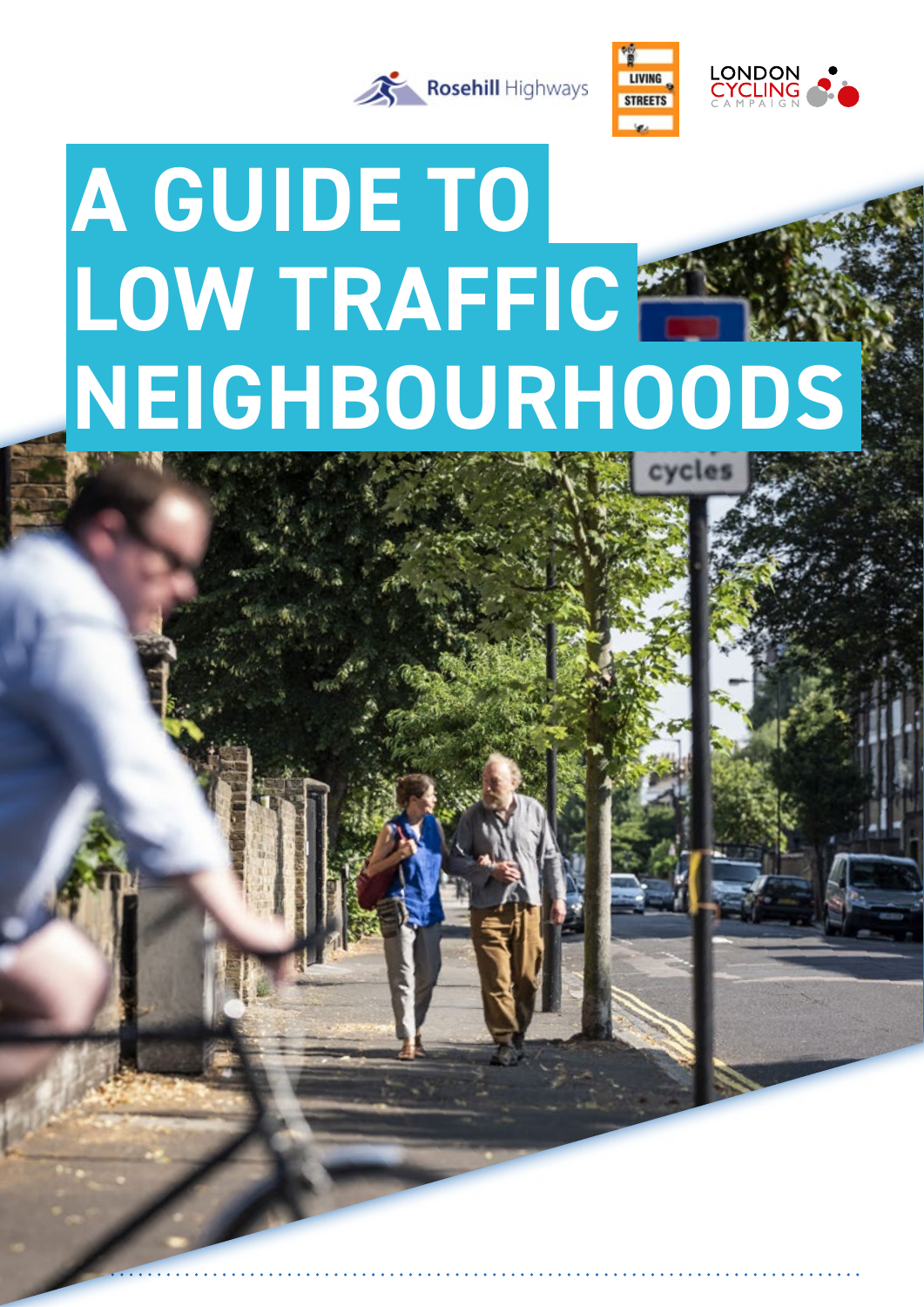# **THE DETAIL**

The big picture for decision-makers is "Low Traffic Neighbourhoods: An Introduction For Policy Makers" Read that document first, then for more nitty-gritty detail read on…

This guide is from London Cycling Campaign and Living Streets and draws on expertise from those who've designed, implemented and campaigned for award-winning low traffic neighbourhoods. It is a companion document to "Low Traffic Neighbourhoods: An Introduction For Policy Makers", designed to help officers, designers and others begin to understand some of the complexities, nuances and capabilities of these schemes in more detail.

# **WHAT SIZE AND WHERE SHOULD NEIGHBOURHOODS BE?**

Each neighbourhood or "cell" is a group of residential streets, bordered by main or "distributor" roads (the places where buses, lorries, lots of traffic passing through should be), or by features in the landscape that form barriers to motor traffic – rivers, train lines etc.

- You should be able to walk across a neighbourhood in fifteen minutes at most. Larger, and people start driving inside the neighbourhood. We suggest an ideal size of about 1km2.
- Groups of cells or neighbourhoods should be clustered around key amenities and transport interchanges in a 6-10km radius (with 1-2km walking journeys key). This is typically what you get in Dutch suburbs and towns. People walk and cycle within their area, and to the station etc.
- Cells should link together with crossings across distributor roads or other cell boundaries – this enables people to walk and cycle between cells from home to amenities, transport hubs etc.
- The positive benefits of low traffic neighbourhoods can be further enhanced by providing high-quality cycle tracks and pavements along the distributor roads also.



**PEOPLE LIVING IN AREAS OF WALTHAM FOREST WHERE LOW TRAFFIC NEIGHBOURHOODS, AND OTHER WALKING AND CYCLING SCHEMES, HAVE BEEN IMPLEMENTED ARE WALKING AN EXTRA 32 MINUTES A WEEK, AFTER JUST ONE YEAR, AND CYCLING AN EXTRA NINE.**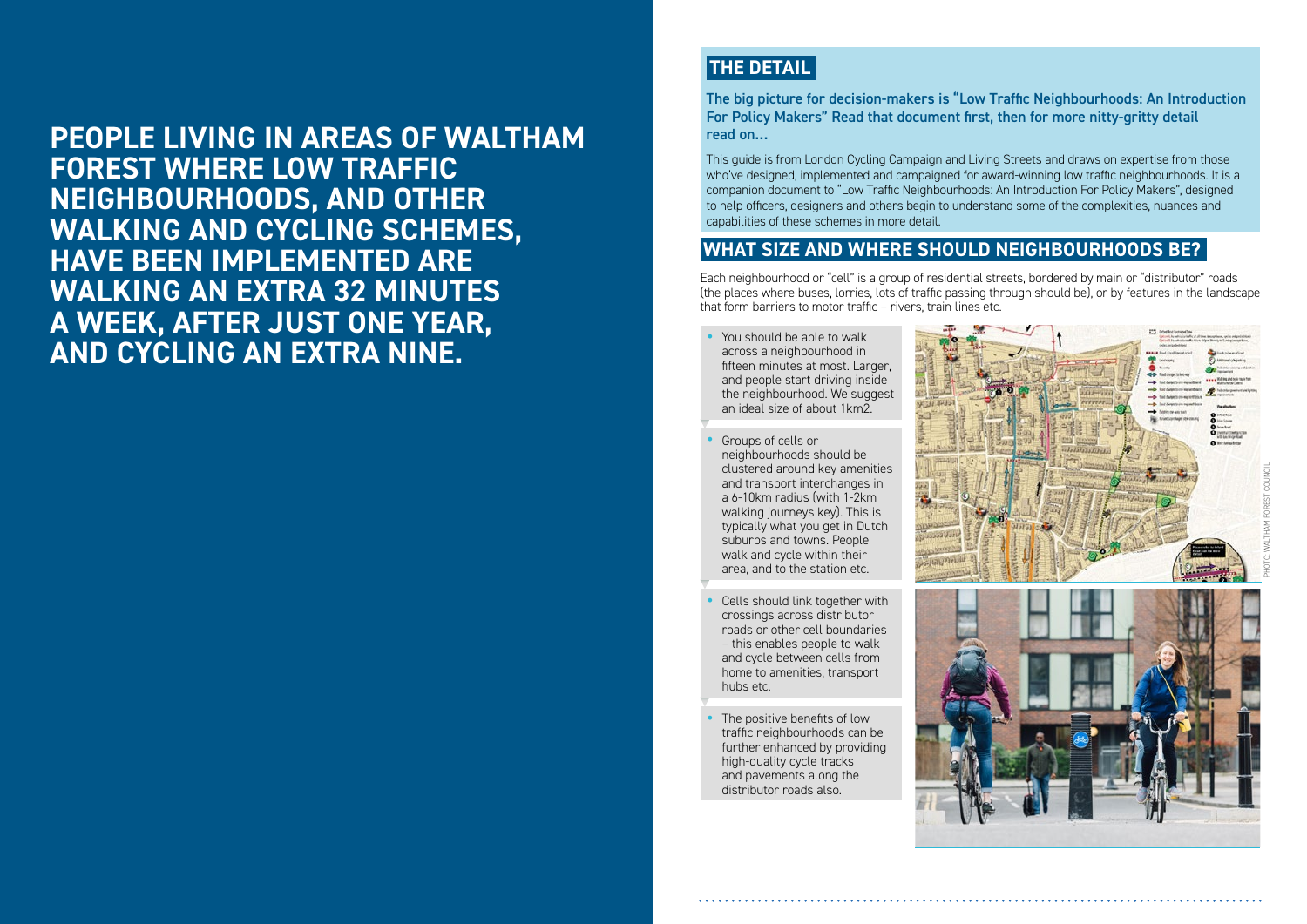Allow access for buses (and/or delivery and resident vehicles), often via triggered rising bollards or Automatic Number Plate Recognition (ANPR) cameras. Rising bollards can incur maintenance costs, and while ANPR can generate revenues, the lack of a physical barrier means they can be ignored by some drivers. Bus gates work very well to ensure buses can pass through an area and don't need rerouting, while an entire cell can still be filtered to other motor traffic.

Width restrictions to keep out HGVs from residential streets, or one-ways that cut off a steady flow of through traffic that mostly goes in Steady how of through traffic. While sometimes such the selection, the selection, reduce traffic. While sometimes such schemes are easier to get residents to accept, they often don't deliver a broader range of benefits. A review of the conducted from six months after full in planet Traffic may still be too high for children to play out, and traffic speeds can increase rather than decrease on such roads. We welcome your feedback or comments or questions of  $\mathcal{A}$ The direction, require trainc. Writte sometimes such the design process.

## **TIME-LIMITED/SIGNAGE ENFORCEMENT**

Sign a no entry (even in both directions at once), or sign one on time-limited basis. But without regular Sign a no entry (even in both directions at once), or sign one on time-limited basis. But<br>enforcement, such signs, when attached to a short distance of road, are often ignored. itten ignored.

# **SCHOOL STREETS**

These are time-limited filters based on or around<br>streets with schools on them. Bollards can be streets with schools on them. Bollards can be **Figure 19** raised or lowered for an hour around school start  $\Box$ and end by school staff - preventing through traffic and parents dropping off close to the school; or drid parents are pping on etose to the senoot, or wider exclusion zone for non-residents at school **The Cushions and The Cushions with new speed** where exercision zone for non-residents at send<br>pick up/drop off times. These can be easier to place up, and plant annous innous dans be busined to full-time filtering later on, but do not offer the all-day or area-wide advantages other schemes can. So they are unlikely, for instance, to lead to children playing out outside of school hours or increased community interactions among residents. village area continues MAY/JUNE/JULY and in please road in the road in the control of the control of the control of the control of the control of the control of the control of the control of the control of the control of the control of the control of the cont to criitari<br>Jonte

# PHOTO: ROSEHILL

## **BUS GATES** travel on the state will be a state will be a state of the state will be a state of the state of the state of the state of the state of the state of the state of the state of the state of the state of the state



## **WIDTH RESTRICTIONS**

Areas of one way streets running in opposite directions can be designed to ensure motor vehicle traffic cannot progress through an entire cell. But one ways can increase traffic speed, there's less opportunity for public realm improvements, and potential enforcement issues. To avoid disrupting cycle networks, "contra flow" arrangements are required, but are far less cycle-friendly than twoway streets with bollards/gates etc. space into the evenings. The scheme will be enforced by

PHOTO: BEN KNOWLES

![](_page_2_Picture_21.jpeg)

![](_page_2_Picture_0.jpeg)

#### WHAT ARE THE DIFFERENT TYPES OF MODAL FILTERS? For further information about the final design please see workshops from residents, we identified public spaces UT MUDAL FILI ENJE

#### BOLLARDS/GATES/PLANTERS

wows of objects to block motor vehicles, but not other modes. You may need to remove some car rows or objects to biock motel venietes, but not other modes. Touring need to remove some can<br>parking spaces (either side) for turning circles. Leave 1.5m gaps between bollards and building lines to allow wider cycles (but not cars) to pass through. You can use extra space to provide places to sit, small play areas, pocket parks etc. Include lockable or bendy bollards for emergency services. Locate filters in the middle of a cell to allow residents to park either side; and/or at cell boundaries along main roads, to enable direct cycling/pedestrian crossings and minimise motor vehicle turning movements across any cycle track; and/or set back from main road to separate waiting/loading bays for shops and pass the space will be allocated to allocated to allocated to allocated to allocated to allocated to allocated turn around, and improve accessibility several to improve accessibility several to improve accessibility several to improve a several to the contract of the contract of the contract of the contract of the contract of the c

#### **OPPOSING ONE-WAYS** closure and traffic direction changes are shown on the shown on the shown on the shown on the shown on the shown on the shown of the shown of the shown of the shown of the shown of the shown of the shown of the shown of th

![](_page_2_Picture_6.jpeg)

popularity and ask residents and businesses for further  $\sim$ 

![](_page_2_Picture_19.jpeg)

**AROUND 15% OF DISPLACED TRAFFIC DISAPPEARS FROM THE AREA ENTIRELY AS DRIVERS ADJUST ROUTES AND BEHAVIOUR.**

![](_page_2_Picture_18.jpeg)

PHOTO: WALTHAM FOREST COUNCIL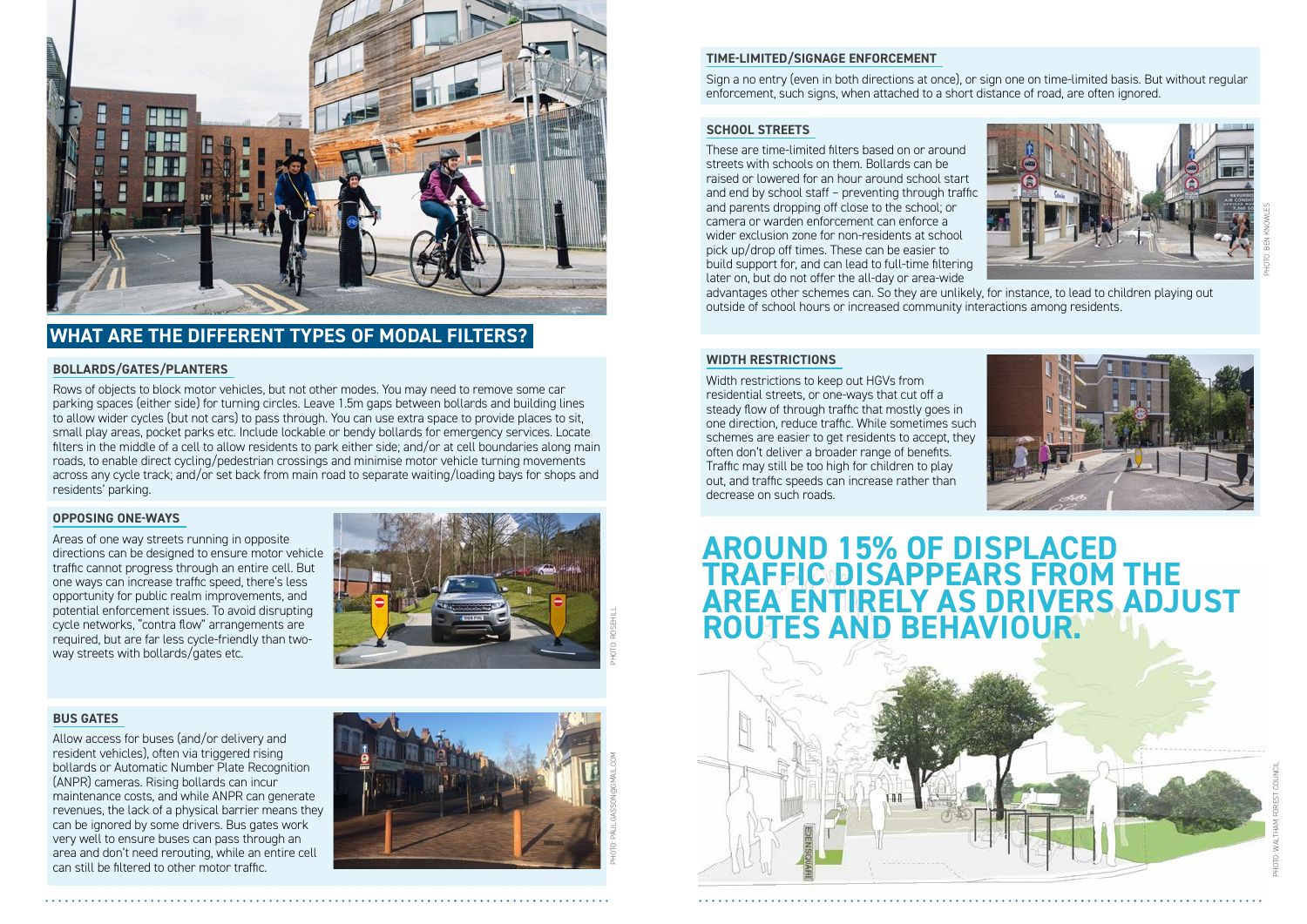#### **CONTINUOUS FOOTWAYS/BLENDED CROSSINGS**

These continue the pavement (and cycle track) directly across side street entrances, on a raised table. They are ideal for reinforcing pedestrian/ cycling priority and the boundary to a low traffic neighbourhood. They can raise concerns among those who are visually-impaired or who have children, as they purposefully reinforce the pavement rather than road, but where they have been implemented in the UK so far and in Europe they have a very good safety record – better than simple raised tables. And they can really help reinforce the message to drivers that they are entering an area of low, calm and slow traffic.

#### **MAIN ROAD CYCLE TRACKS**

Where low traffic neighbourhoods are implemented, the number of turning movements into and out of the neighbourhood drops dramatically. So side streets become far easier to cross for pedestrians (see "continuous footways/blended crossings" above). Placing filters at the junction with a main road ensures motor vehicle turning movements drop to zero. This enables cycle tracks on the main road to be built without a concern over motor vehicles turning across the track. Where turning movements are permitted but low in number, a cycle track can be designed to run across the side road alongside a continuous footway (see above).

## **PARKLETS**

Modal filters often offer opportunities to reclaim space from the carriageway and/or parking spaces. This space can be used for seating, "parklets" or other greening (including wildflower plantings, sustainable urban drainage etc.), activity space (seats, bike racks, but even outdoor table tennis tables, slides and swings etc. are possible) or other public realm improvements.

#### **PARALLEL CROSSINGS**

To join multiple modal cells across main roads parallel cycle/pedestrian crossings are ideal (e.g. "tiger" crossings or parallel signalised crossings, rather than combined/shared ones such as "toucans"). If a filter is located at the junction of a side street, then the crossing can be run directly across the main road from the side street.

![](_page_3_Picture_11.jpeg)

![](_page_3_Picture_4.jpeg)

![](_page_3_Picture_12.jpeg)

# **WHAT TO DO AT THE EDGE OF A LOW TRAFFIC NEIGHBOURHOOD COMMON MISCONCEPTIONS AND MODAL FILTER CELL MYTHS**

With a reduction in motor traffic, there are increased opportunities to improve the public realm for people living and working locally who use those streets every day. **"DISPLACED" TRAFFIC BUNGS UP THE MAIN** 

# **ROADS**

There is sometimes concern that modal filters will increase congestion and therefore pollution on main roads. The evidence shows this not to be the case. It can take months for traffic patterns to settle, but medium-term "traffic evaporation" *(http://rachelaldred.org/writing/thoughts/ disappearing-traffic/)* is well-evidenced. Around 15% of displaced traffic disappears from the area entirely as drivers adjust routes and behaviour – avoiding the area, changing modes or even cancelling journeys. The result is a couple of minutes extra on some resident journeys as they have to drive further round the edge of the cell before entering, but little substantive change to main road congestion (see also Waltham Forest "village scheme" figures here *http://www. enjoywalthamforest.co.uk/work-in-your-area/ walthamstow-village/comparison-of-vehiclenumbers-before-and-after-the-scheme-andduring-the-trial/)*.

#### **SCHEMES DISADVANTAGE EMERGENCY SERVICES, THE MOBILITY IMPAIRED AND ELDERLY**

Emergency services have generally been very positive about such schemes. They are statutory consultees and typically see no change in response times, with most common concerns raised being placement of lockable bollards for access during extended incidents, and their GPS systems being updated appropriately. The elderly and mobility-impaired may face slightly longer car journeys, as will others, but will also benefit from quieter, less car-dominated streets to cross and use.

#### **MODAL FILTER CELLS CAN INCREASE THE LIKELIHOOD OF CRIME AND SEVERANCE, LIKE CUL-DE-SACS**

Many cul-de-sac estate and street layouts feature rear and side public access that can increase risk of burglaries and/or are in developments where car use was designed as the primary transport mode, with severed connections for walking and cycling.

By contrast modal filter cells do not increase side/rear access to properties, but do retain direct cycling and walking routes, while discouraging car use by making car routes marginally more circuitous. So modal filter cells retrofit the experience of kids being able to play out on their streets to more traditional suburban and urban street layouts, without many of the disadvantages that can come with cul-de-sacs.

## **THE "DISPLACED" TRAFFIC MAKES OTHER NEARBY RESIDENTIAL AREAS WORSE**

Often the opposite is true, as cut-through drivers give up on a route because it is disrupted by a cell. Where through traffic is an ongoing issue in a neighbouring residential area, the installation of a low traffic neighbourhood nearby can stimulate resident demand for a similar treatment.

#### **RESIDENTIAL SIDE STREETS ACT AS AN "ESCAPE VALVE"**

When a main road is disrupted, such as by a collision, the restricted capacity of side streets doesn't help and the extra turning movements created by drivers seeking to avoid the main road, can even generate extra congestion. The end result is there is little benefit from residential areas being open to through traffic during such events.

# **SCHEMES SHOULD BE COMMUNICATED SIMPLY, CLEARLY AND ENGAGINGLY – SO EVERYONE CAN UNDERSTAND THEM AND THEIR BENEFITS, AND SO RESIDENTS FEEL THEY HAVE A STAKE IN THE SCHEME.**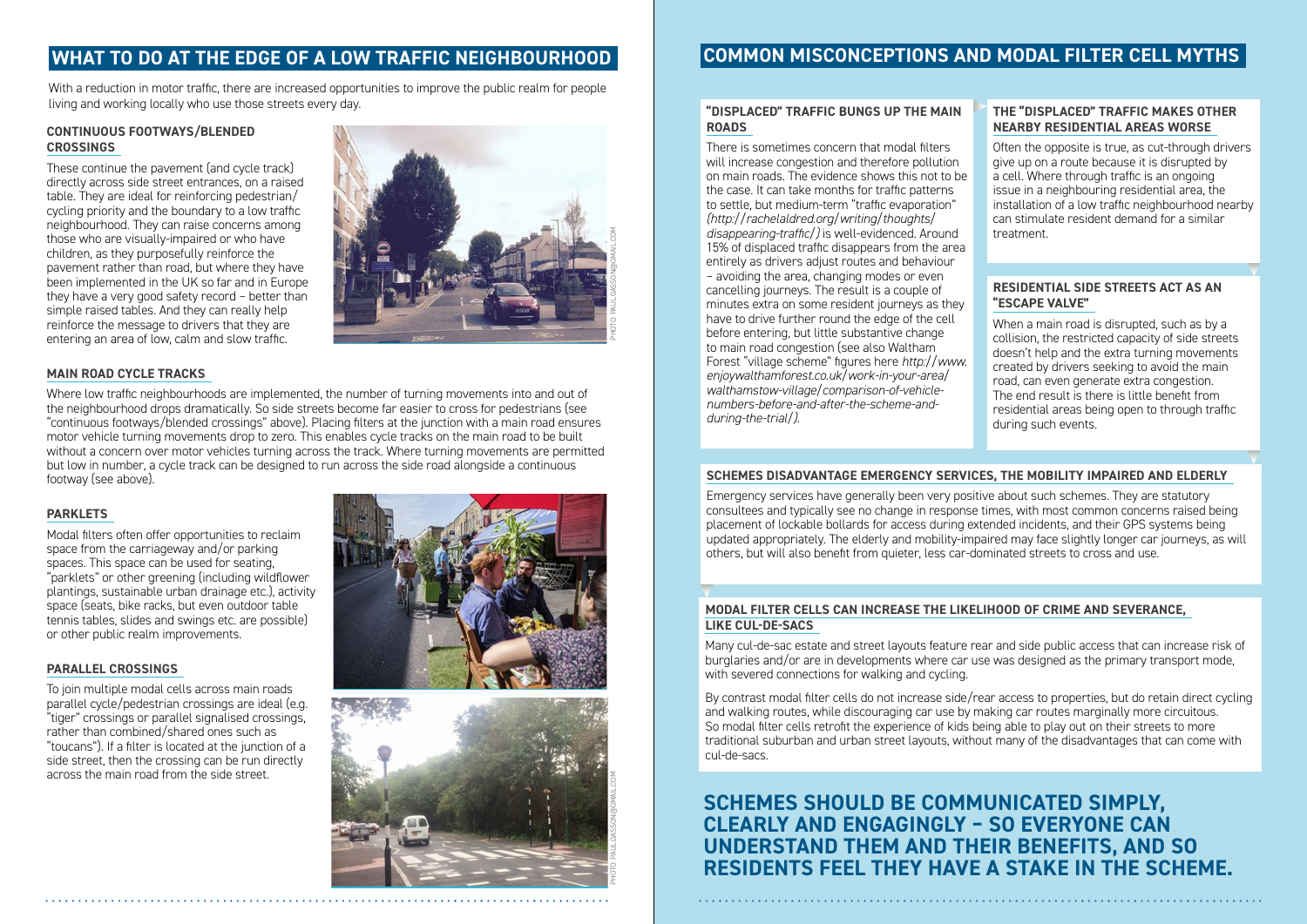## **EMPHASISE COMMUNITY-WIDE BENEFITS**

Even if funding is for a cycle or walking route, emphasise community-wide benefits of these schemes for everyone. Children playing out, people able to cross the road easier, pollution reduction etc. And be realistic about the negatives also – slightly longer and more circuitous car journeys into/out of the cell; the likely period of increased congestion during construction and for up to a year after etc. You need to be able to sell a vision to residents who may not know much about "modal filter cells". Pictures, testimonials and data from other areas helps make schemes "real". Diagrams showing how people can access an area are worth considering. Similarly, officers should use the space freed up by filters, and often the filters themselves, to deliver public realm benefits for the entire community – play equipment, "pocket parklets", seating, lighting, trees/planters, rainwater gardens etc.

## **HOW TO GET A LOW TRAFFIC NEIGHBOURHOOD**

The infrastructure needed to produce low traffic neighbourhoods is easy to implement, but they can also be controversial. Doing some or all of the following can help you deliver higher levels of support and less controversy (and these ideas should be useful for consultations in general).

#### **DO AN ENTIRE AREA**

Low traffic neighbourhoods must be planned as an entire continuous area bounded by main/distributor roads. Attempts to reduce traffic in part of an area without regard to neighbouring streets can often result in the same traffic concentrating on fewer streets and/or a backlash at consultation stage.

That said, some boroughs plan an area, then consult on a few filters within it at a time – maximising buy-in and demonstrating the benefits to other residents nearby, before moving on. This is a similar approach to many Controlled Parking Zone consultations. And like those, does risk rising resident dissatisfaction on remaining streets left open. It's also slower and leaves potential gaps if some streets reject the scheme.

#### **START A REAL CONVERSATION**

An ideal scheme starts with a more general conversation with residents about their perceptions of their area. If this conversation highlights issues to do with motor vehicle traffic volumes and speeds, then the area is a possible contender for a cell (giving residents good data on through traffic is also worthwhile). But some areas are already quiet enough. Letting residents tag all sorts of issues, including crime, anti-social behaviour and traffic issues on a map of their area is a great way to check support for schemes and gain general insight into resident concerns.

#### **MAKE IT A GENUINE CONVERSATION**

If initial surveying and data does identify a need or desire for a low traffic neighbourhood, do not wait until you have a detailed design for public consultation before talking to residents. Give residents options, hold workshops and use tools such as "Community Street Audits" to engage residents, businesses etc. Let residents understand the principles and evidence, and co-design a scheme with officers. There will be some who will try to cut out elements that inconvenience them, but by being clear about the principles, officers can ensure key benefits are prioritised and realised, while community expertise is also effectively used. Sometimes, presenting a more aspirational scheme will enable more residents to buy in to a vision, but also allow room for sensible negotiation and compromise, while leaving an effective scheme on the ground. But don't allow a scheme to move forward that won't deliver real benefits for the whole neighbourhood.

## **ENSURE COMMUNICATION/ENGAGEMENT EXPERTISE**

Social media is changing the consultation process dramatically. Relying on officers untrained at communicating large schemes to the public risks backlash. Schemes should be communicated simply, clearly and engagingly – so everyone can understand them and their benefits, and so residents feel they have a stake in the scheme. Negative language (road "closures", "blocks" etc.) should be avoided too. And community benefits for all should be emphasised – low traffic neighbourhoods are not just a "walking" or "cycling" scheme, they make local streets safer and healthier places for everyone. Consider using specialist communications and/or engagement officers around these schemes. And be prepared to devote a significant proportion of the overall budget to communications.

## **REMOVE ALL THE THROUGH TRAFFIC**

Leaving in any through routes, unless they are very circuitous, simply focuses traffic on fewer streets. This will reduce the benefits of the scheme and could lose it goodwill over time. It also ensures there is less or no "traffic evaporation". When through traffic is completely removed, the experience in general is that main roads have far more capacity to cope than the residential side streets – so increases in motor vehicle volumes seen on main roads are low in percentage terms, and after an initial period of bedding in, traffic settles to broadly where it was before. 15% or so of traffic over the area is likely to "evaporate" in such schemes – moving out of the area entirely or switching mode. In other words, congestion doesn't go up with these schemes, in general.

Handle persistent dissenting and abusive voices that can "stir up" those who otherwise would only have minor concerns quickly, countering any misinformation. Similarly ensure misinformation from any source on social media is quickly flagged and rebutted or dealt with before it gains traction. A public FAQ listing top concerns and answering them is worth considering, that is modified through the life of the consultation, engagement, trial, build and post-implementation process. Use councillors, comms/engagement officers, positive local campaigners and community groups, as well as the press to communicate benefits and dispel myths.

![](_page_4_Figure_7.jpeg)

#### **BUILD SUPPORT**

Start with other officers and councillors throughout the borough – everyone needs to understand the scheme and support it, particularly councillors in the wards affected and the entire cabinet. These will be the people residents turn to with queries and concerns. Build as broad a coalition of support as possible – local MPs, GPs (activity-related health benefits), religious leaders, heads of schools (relating to active travel plans) etc. Again, these stakeholders should be engaged and on board before the scheme goes fully to public consultation. Businesses in or abutting the area should be similarly engaged early, particularly if they need to deliver into, out of, or through the area – with design ideas suitable for them already in officers' plans, but these should be as flexible as possible.

**"The average road with the Village saw a 44.1% reduction in vehicles on the road and a reduction in speed from 21.6mph to 19.5mph" Chris Proctor, Programme Manager, Enjoy Waltham Forest.**

![](_page_4_Picture_19.jpeg)

#### **BE READY TO HANDLE CONTROVERSY**

**The Waltham Forest schemes have in one year seen people in the areas with changes walking over 30 minutes more and cycling nearly 10 minutes more a week – because the roads are quieter, cars are slower and it's nicer to get around by walking and cycling.**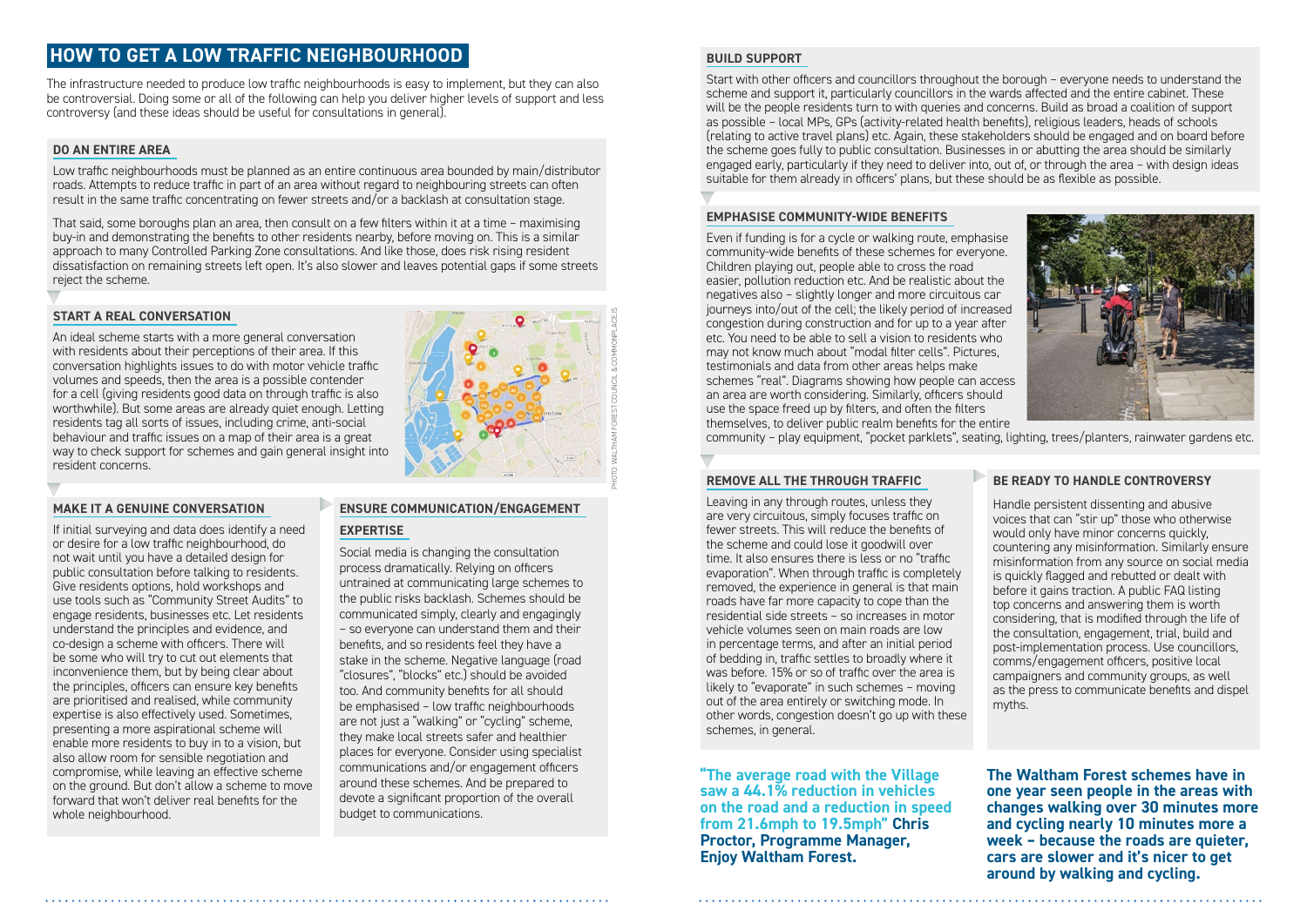#### **CONSIDER A LIVE TRIAL**

A long trial – ideally six months or more – can allow councils and residents to see the benefits in situ, and even allow officers and residents to work together to solve any emerging issues or tweak and re-test designs. It is vital, however, that residents do not feel it's an option to stop trials early etc. And trials likely mean consulting twice.

![](_page_5_Picture_2.jpeg)

#### **DON'T MAKE IT A YES OR NO VOTE**

Use of sliding scales of approval rather than yes/no answers should be considered. This allows residents to express a preference on a scheme without turning consultation into a perceived referendum, or turning mild concerns into outright opposition. In a similar vein, it's well worth considering the results on the basis of smaller areas of influence over the scheme rather than the entire neighbourhood in one go – it's not at all unheard of for residents to approve of a modal filter on their street, but not one on a street nearby, which they might want to use to drive through the rest of the area.

#### **GET DATA**

Use data to demonstrate current car ownership and use in the area, through traffic numbers and proportion, congestion, pollution levels etc. Use surveys and early engagement results to showcase why the scheme is proposed, as well as traffic speeds. Use data to demonstrate likely outcomes. And gather data across a wider area – including main roads nearby and outside the cell - before, during and after any scheme to demonstrate outcomes (and often, that congestion hasn't increased on main roads).

## **STAY STRONG AND GET POLITICAL BUY IN**

Even small schemes can rapidly generate controversy in this social media age. Political engagement and will is vital. If councillors aren't committed to these schemes, they will back down when faced with any opposition, and schemes will fail. For that reason, everyone involved in the council hierarchy must buy into these schemes and early – so it's vital before schemes come under any fire they not only understand why they're proposed, and what they can deliver, but back them. Every scheme like this will generate some backlash – but a few years down the line, the (hopefully few) residents who fought to keep the schemes out, will fight to keep them in if threatened. For this reason, plan schemes according to the political cycle, to avoid schemes derailing local elections, allowing them the time to bed in and become well-accepted and popular. This maximises political gain for the schemes and minimises risk that opposition politicians will try and get schemes removed – costing the council extra money.

#### **USE YOUR SUCCESS TO BUILD MORE**

Build a high-quality pilot scheme which neighbouring communities will be able to see and experience, and then ask for their own version of. But try to avoid making the first scheme particularly high budget or unique – delivering lower quality elsewhere risks leaving the communities in later schemes feeling cheated.